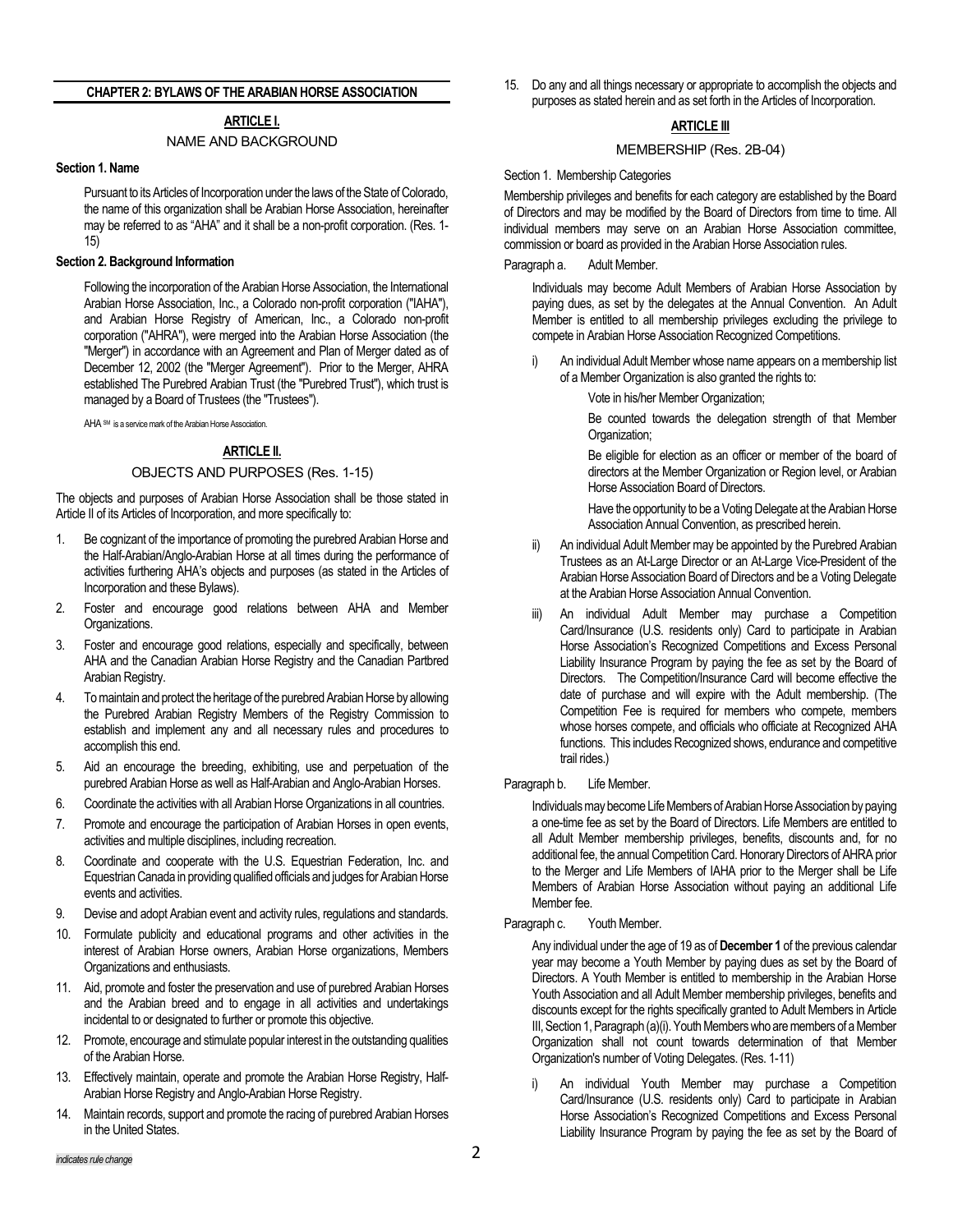Directors. The Competition/Insurance Card will become effective the date of purchase and will expire with the Youth membership. (The Competition Fee is required for youth members who compete and members whose horses compete at Recognized AHA functions. This includes Recognized shows, endurance and competitive trail rides.)

Paragraph d. Business Member.

Entities including but not limited to corporations, farm/ranches, trusts, syndicates, partnerships, and estates may become Business Members by paying dues as set by the Board of Directors. A Business Member is entitled to all Adult Member membership privileges, benefits and discounts except for the rights specifically granted to Adult Members in Article III, Section 1, Paragraph (a) (i) (ii).

### Paragraph e. Single Event Member.

Individuals may become Single Event Members of Arabian Horse Association for participation in Arabian Horse Association's Recognized Competitions (with the exception of Regional and National Competitions) by paying dues as set by the Board of Directors. Single Event Members shall only have exhibiting privileges for the duration of the event where the membership is purchased and are subject to all Arabian Horse Association rules and procedures.

Paragraph f. Multi-Owners Member. (Res. EE-17)

Individuals (two or more) may become members by submission of Registry Service work and are entitled to all Adult Member membership privileges, benefits and discounts except for the rights specifically granted to Adult Members in Article III, Section 1, Paragraph (a) (i), (ii), (iii). The dues shall be set by the Board of Directors and the membership is subject to those rules defined in AHA Article III, Section 2- Membership year and dues.

### **Section 2. Membership Year and Dues**

### Paragraph a. Membership Year (Res. 2-04)

Membership year for all membership categories will commence upon the postmarked/electronic transaction date of payment to the AHA Office and expire on the last day of that month, twelve months later.

Paragraph b. Payment of Dues

Full annual dues are payable to the AHA Office before the end of the expiration month. Renewals paid any time prior to the expiration date will retain the same original expiration month.

The member will lose all membership privileges as of the expiration date if dues are not paid as of the expiration date.

Renewals paid after the expiration date are subject to a late fee.

# **ARTICLE IV. (Res. 8-14)**

# **STRUCTURE**

# **Section 1. Regions**

The Arabian Horse Association is divided into eighteen (18) Regions which encompass the United States and Canada. These Regions may be redefined from time to time by the Arabian Horse Association. These Regions are composed of the Member Organizations as defined In Article IV, Section 2 below.

Paragraph a. Regional Board of Delegates

- (i) In each of the Region's the Voting Delegates, as defined in these Bylaws, shall serve as a Regional Board of Delegates.
- (ii) The Regional Board of Delegates of each Region shall nominate and elect one (1) Regional Director and one (1) Regional Vice-Chair every other year. Voting by proxy shall not be permitted. Odd and even-numbered Regions shall elect Regional Directors in odd and even-numbered years respectively.
- (iii) The election of the Regional Director shall be completed no later than thirty (30) days before the opening day of the AHA Annual Convention held during the calendar year of the election.
- (iv) The Regional Board of Delegates may elect their Regional Director and Regional Vice-Chair by mail, email or any other electronic means if provided for and in accordance with the Region's Bylaws. (Res. 2-19)

Paragraph b. Voting Delegate(s) and Alternate Delegate(s)

- (i) Each Member Organization shall submit to the Region the name(s) of its Voting Delegate(s) and Alternate Delegate(s) in a manner as defined in the Region's Bylaws and consistent with the AHA Bylaws.
- (ii) A Voting Delegate may represent only one (1) of the Member Organizations on whose membership list his or her name appears.
- (iii) An At-Large Director as defined in Article VIII, Section 2, Paragraph d. attending a Regional meeting shall have floor privileges at the meeting but may not vote, unless otherwise entitled to vote.
- (iv) AHA Officers as defined in Article IX, Section 1 shall not vote in Regional Director elections unless otherwise entitled to vote.

Paragraph c. Regional Director Duties.

- (i) The Regional Director shall act as the Chair of the Regional Board of Delegates during his or her term in office.
- (ii) Each Regional Director's term of office shall be approximately two (2) years, beginning at the close of the AHA Annual Convention following his or her election, and lasting until his or her successor is selected and takes office at the close of the AHA Annual Convention following the successor's selection.
- (iii) No person shall be eligible to hold the office of Regional Director for a continuous period in excess of two (2) consecutive terms (four years). The foregoing limitation shall not preclude a person from serving a term of one year or less or any Regional Director elected to serve the remainder of an unexpired term and thereafter being elected and re-elected to serve two (2) consecutive two-year terms.
- (iv) If the Regional Director position becomes vacant, the Regional Vice-Chair shall become the Regional Director and serve out the remainder of the Regional Director's term. If the Regional Vice-Chair position becomes vacant the Regional Board of Delegates shall elect a new Vice-Chair.

### Paragraph d. Other Regional Director Duties.

- (i) The Regional Director shall provide notice of all meetings of the Regional Board of Delegates pursuant to Article IV, Section 1, Paragraph d., (ii).
- (ii) Notice shall be provided to the Voting Delegates in the Region and to each At-Large Director residing within such Region not less than ten (10) nor more than ninety (90) days before the date of such meeting. Such notice shall specify the date, place and hour of the meeting, the names of all those who are nominees at the time notice is given and the general nature of any other business to be transacted at such meeting. Notice shall be given in writing and delivered by first-class, prepaid mail, telecopy, personal delivery, overnight courier, or electronic mail to each Member Organization, each Voting Delegate and each At-Large Director in the Region. Any notice must be given to the last address, telecopy number or electronic mail address of the Member Organization, the Voting Delegate and the At-Large Director(s) shown on AHA records. Notice shall be deemed given at the time of delivery through the means of delivery utilized.
- (iii) The Regional Director may comment to the Board of Directors of AHA on any new Member Organization's application that may have been forwarded to the Regional Director.
- (iv) The Regional Director shall have such additional powers as may be delegated by the Regional Board of Delegates and the Bylaws of the Region.

Paragraph e. Levy of Dues to Member Organization by Region

- (i) A Region may levy dues on the Member Organization within its area provided the dues are based on number of Individual Adult Members or Life Members or number of Voting Delegates per Member Organization.
- (ii) The Regional Director shall notify the AHA office and the affected Member Organization at least forty five (45) days prior to the opening day of the Annual Convention if the Member Organization is in the arrears for not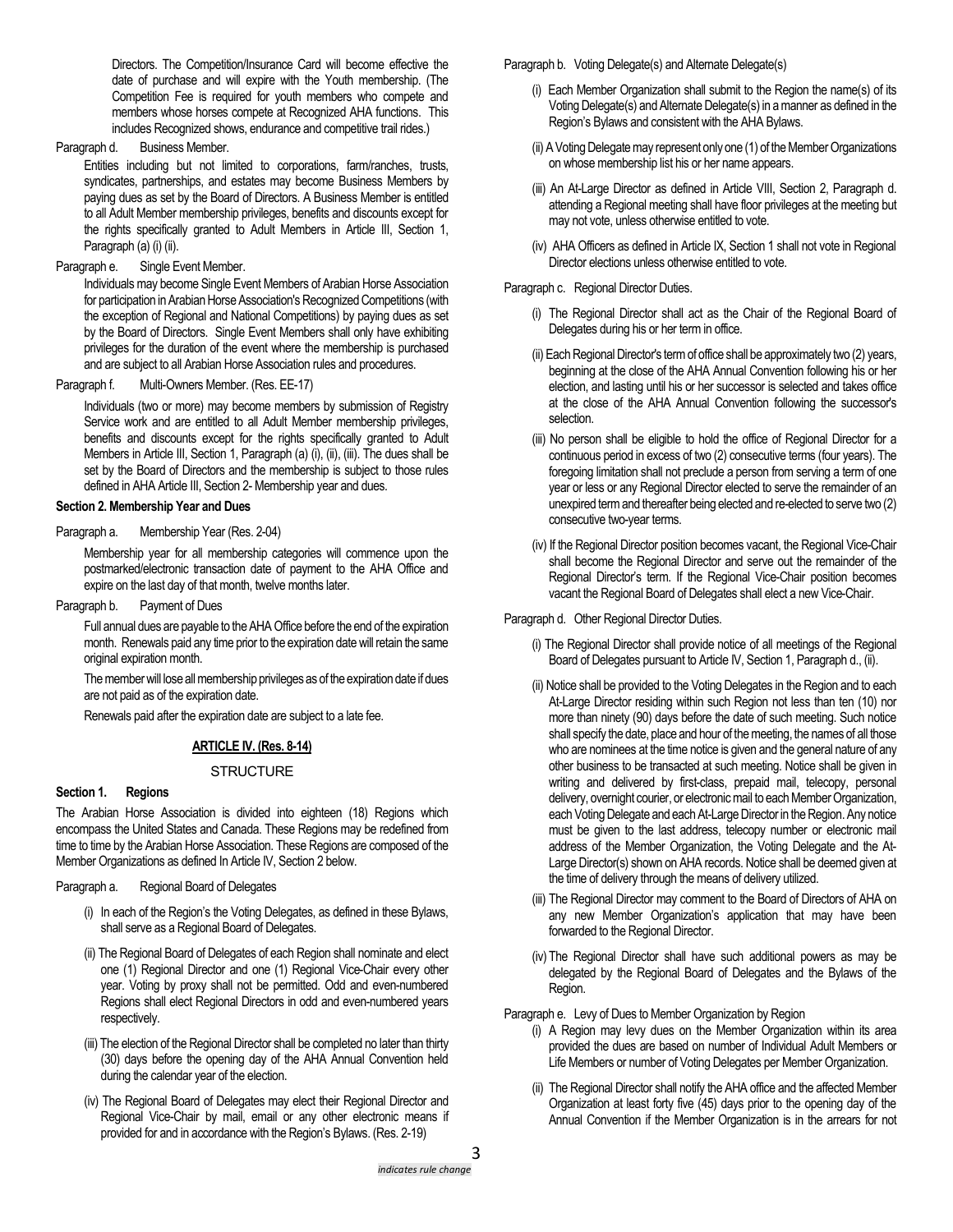paying dues to the Region pursuant to Article IV, Section 2, Paragraph f., 5) and that the Member Organization's voting rights have been suspended. Such notification shall be given in writing and delivered by first-class, prepaid mail, telecopy, personal delivery, overnight courier, or electronic mail. Any notice must be given to the last address, telecopy number or electronic mail address of the Member Organization shown on AHA's records. Notice shall be deemed given at the time of delivery through the means of delivery utilized.

### **Section 2. Member Organizations**

The Arabian Horse Association shall be composed of those non-profit organizations, associations and corporations that:

- (i) provide for membership of individuals and corporations, and
- (ii) have aims and purposes similar to those of AHA, and
- (iii) have been duly admitted to membership in AHA and will hereinafter be referred to as Member Organizations.

Paragraph a. Member Organization Application.

A non-profit organization desiring to become a Member Organization shall make written application to, (on a form provided by), the AHA office. A copy of the application shall be forwarded to the Regional Director (by the AHA office), who will be provided an opportunity to comment should he or she wish to do so.

Paragraph b. Approval of Member Organizations.

Upon a favorable vote of the AHA Board of Directors, such application shall be approved, and such organization shall thereafter be a Member Organization, subject to the AHA Articles of Incorporation, AHA Bylaws, adopted AHA Convention resolutions and actions of the AHA Board of Directors.

Paragraph c. Voting Rights of Member Organizations.

The Member Organizations shall have the right to vote for the election of Regional Directors in the manner described in Article IV, Section 1, Paragraph a. and shall have the right to vote on all matters decided at the AHA Annual Convention, as described in Article VI, Sections 3 & 4 of these Bylaws. All voting rights of the Member Organizations shall be exclusively vested in, and exercised by, Voting Delegates, as described in Article VII, Section 1, Paragraphs a., b., c., & d. of the AHA Bylaws.

Paragraph d. Voting Rights of a new Member Organization.

Member Organization Membership approved by the AHA Board of Directors after the thirtieth day of June of each year and prior to the AHA Annual Convention shall abide by the provisions in Article VII Section 1, Paragraph c.

Paragraph e. Suspension of Voting Rights

- (i) A Member Organization ninety (90) days or more in arrears on Regional dues as defined in Article IV, Section 1, Paragraph e shall not be entitled to Voting Delegates at the Annual Convention and the affected Member Organization will be notify by the Region at least forty five (45) days prior to the opening day of the Annual Convention if their Voting Rights have been suspended.
- (ii) The affected Member Organization shall have the opportunity to object in writing to the suspension of its voting rights and submit such objections to the Regional Director at any time prior to the opening day of the Annual Convention subject to review by the AHA Executive Committee as appropriate.

Paragraph f. Termination of Member Organization Membership.

A Member Organization may be terminated from membership for any of the following reasons:

- 1) Violation of the Articles of Incorporation, Bylaws, or a duly adopted resolution(s) of AHA;
- 2) Failure to comply with an action by the AHA Board of Directors;
- 3) Conduct that is deleterious to the best interests of the Arabian Horse or to the best interests of AHA;
- 4) Upon action by such Member Organization withdrawing from AHA;
- 5) Upon failure of such Member Organization to pay assessed dues to AHA or the Region in which the Member Organization is located; or
- 6) If a Member Organization falls below two (2) Individual Adult Members and/or Life Members as of **June 30th** of any year. (Res. 1-16)

Paragraph g. Procedure for Termination.

The Membership Committee shall make investigation of all matters, which may afford a basis of termination from membership (other than voluntary withdrawal). After such investigation, if the Committee finds that probable cause for termination exists, it serves notice on the Member Organization affected, stating:

The grounds of the proposed termination; and

That the Membership Committee will recommend the Member Organization's termination from membership on such grounds; and

That such recommendation will be made to the next Annual Convention at which time and place such Member Organization is entitled to appear and be heard; and

That after such hearing, the matter of termination will be submitted to the Convention for decision; and

Such notice shall be given to the Member Organization at least forty five (45) days before the opening day of the Annual Convention at which the Member Organization is to be given an opportunity to be heard. Notice shall be given in writing and delivered by first-class, prepaid mail, telecopy, personal delivery, overnight courier, or electronic mail.

Any notice must be given to the last address, telecopy number or electronic mail address of the Member Organization shown on AHA's records. Notice shall be deemed given at the time of delivery through the means of delivery utilized.

Paragraph h. Termination of Member Organization.

A Member Organization may be terminated from membership, after hearing, by action of the Annual Convention. In the event of such termination, the Arabian Horse Association shall promptly inform such Member Organization of its termination from membership. The termination shall become effective no sooner than five (5) days after the date of the hearing afforded the Member Organization.

Paragraph i. Reinstatement of Member Organization.

A Member Organization may be reinstated by favorable action of an Annual Convention.

# **ARTICLE V. (Res. 2-15)**

CORPORATE POWERS

# **Section 1. Division of Powers**

The corporate powers of Arabian Horse Association shall be administered as provided in this Article.

# **Section 2. Powers of the Annual Convention**

Paragraph a. Exclusive Powers.

Except as limited by Article XVI of these Bylaws, the Annual Convention provided for in Article VI hereof, shall have exclusive power to enact, repeal and amend Bylaws, amend the Articles of Incorporation, and dissolve Arabian Horse Association.

# Paragraph b. Other Powers.

The Annual Convention may, by resolution, take any other action not inconsistent with law, with the Articles of Incorporation, the Bylaws, or the Merger Agreement. Notwithstanding the foregoing, the Annual Convention shall have no power to approve or amend Arabian Horse Association's budget or take any action regarding the rules, policies, practices, and procedures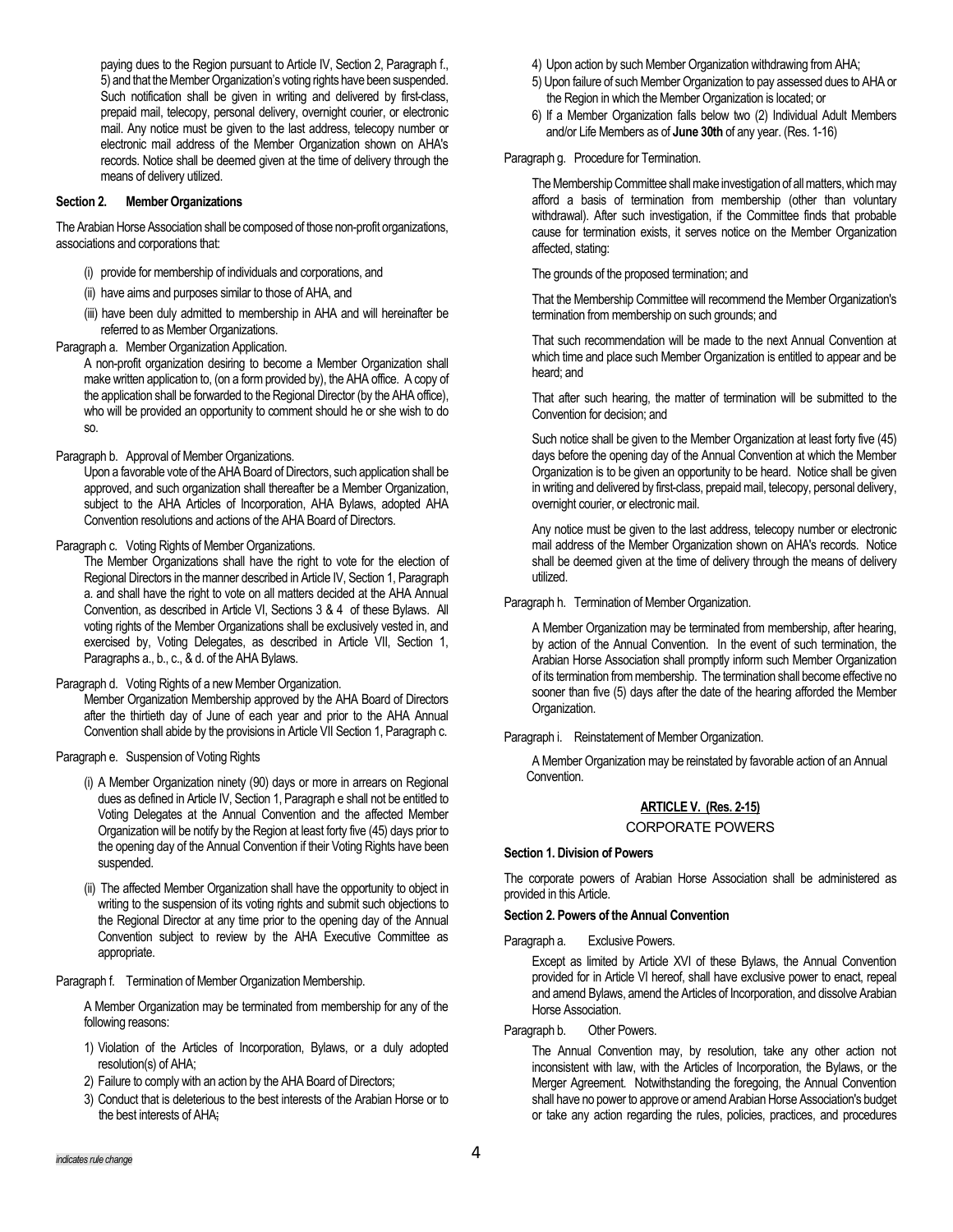applied to the Arabian Horse Registry or the Half-Arabian/Anglo-Arabian Horse Registries.

### **Section 3. Powers of the Board of Directors**

Paragraph a. Annual Budget and Authority.

The Board of Directors shall have final authority to approve the annual operating budget and shall have all power to take any action not inconsistent with law, with the Articles of Incorporation, the Bylaws, the Merger Agreement, or with any duly enacted resolution of the Annual Convention. Notwithstanding the foregoing, the Board of Directors shall have no power to take any action regarding the rules, policies, practices, and procedures applied to the Arabian Horse Registry or the Half-Arabian/Anglo-Arabian Horse Registry.

### Paragraph b. Delegation of Power.

The Board of Directors may delegate to any committee or officer any portion of its power, subject to any limitation imposed by the Colorado Nonprofit Corporation Act or which the Board may see fit to impose.

Paragraph c. Power to Employ. (Res. 2-15)

The Board of Directors shall have power to employ an Executive Director subject to the provisions in Article X. (Res. 3-20)

- Paragraph d. Executive Committee.
	- (i) Enumeration: The Executive Committee shall be composed of the President, a Vice President, two (2) At-Large Vice Presidents, Secretary, Treasurer and Immediate Past President.
	- Powers: The Executive Committee is empowered between meetings of the Board of Directors to handle all matters as enumerated in the Arabian Horse Association's "Policies to Govern the Business Operations of AHA".
	- (iii) Limitations: The limitations that the Board of Directors places on the authority of the Executive Committee are to be set forth in the policy directives approved by the Board of Directors as same may be modified from time-to-time by the Board of Directors. (Res. 5-14)
	- (iv) Emergency Provisions: The Executive Committee will have the authority to postpone or cancel an Annual Convention pursuant to Article VI, Section 1, Paragraph b, subject to those limitations provided in Article VIII, Section 6, Paragraph g, sub-paragraphs i) and ii). (Res 2-20)

### **Section 4. Powers of Officers**

The Officers of Arabian Horse Association, as enumerated in Article IX, shall have those powers delegated to them by these Bylaws and such additional powers as may be delegated by the Annual Convention or by the Board of Directors.

### **Section 5. Indemnification**

Arabian Horse Association shall indemnify and hold all directors, officers, employees, agents, and committee, commission and board members harmless from all liabilities, obligations, claims, causes of action, or expenses of any kind, including without limitation reasonable attorneys' fees, that may arise or be incurred by them as a result of the performance of their duties for or on behalf of Arabian Horse Association, to the full extent allowed under the Colorado Revised Nonprofit Corporation Act.

# **ARTICLE VI.**

# ANNUAL CONVENTION

### **Section 1.**

- (a) Time and Place: The Annual Convention of Arabian Horse Association shall be held annually at such time and place as shall be determined by a previous Annual Convention.
- (b) Emergency Provision: If circumstances arise such as a national or local crisis for example war, natural disaster, pandemic or other national or local emergency that prevent the holding of the Annual Convention, the Executive Committee, voting at a meeting, by mail, by electronic communications or by telephone, is authorized to cancel or postpone the Annual Convention, and to take such action necessary to effect the cancellation or postponement. In the event of the cancellation of the Annual Convention, the election of the Officers of the Arabian Horse Association (if scheduled for the cancelled Convention) and the election

of the Annual Convention elected committee members will be as provided by a method deemed appropriate by the Board of Directors. See Article VIII Directors, Paragraph g, Emergency Provision, subparagraphs (i) and (ii). (Res. 2-20)

# **Section 2. Notice**

Notice of the Annual Convention shall be given to all Member Organizations and registered Delegates as described herein (such Delegates together with Member Organizations, being the "Notice Recipients") not less than forty five (45) nor more than ninety (90) days before the date of the Annual Convention. The notice shall specify the place, date and hour of the Annual Convention and those matters which the Board of Directors, at the time of giving notice, intends to present for action by the Notice Delegates. Notice shall be given in writing and delivered by first-class, prepaid mail, telecopy, personal delivery, overnight courier, or electronic mail. Any notice given by mail must be given to the last address, telecopy number or electronic mail address of the Notice Recipient shown on Arabian Horse Association's records. Notice shall be deemed given at the time of delivery through the means of delivery utilized.

### **Section 3. Attendance**

Paragraph a. Convention.

All members of Member Organizations who are in good standing with their Member Organizations, Life Members and Adult Members shall be entitled to attend any Annual Convention, or any other meeting called for a similar purpose, and shall have floor privileges; provided, however, they shall not, solely by reason of such membership, be entitled to vote.

Paragraph b. Delegates.

All Delegates, selected in accordance with Article VII hereof, shall be entitled to attend the Annual Convention and shall be entitled to the floor privileges. Voting Delegates shall be entitled to vote on all questions properly coming before the Convention and Non-Voting Delegates shall not be entitled to vote.

### **Section 4. Voting**

Paragraph a. Quorum.

A quorum to do business shall consist of a majority of all Voting Delegates (as defined and authorized by Article VII hereof to vote at the Annual Convention) who have been duly registered and credentialed at the Annual Convention; provided, however, a lesser number may adjourn the Annual Convention from time to time until a quorum shall be attained.

Paragraph b. Special Measures.

The favorable vote of two-thirds of all the Voting Delegates present and voting, authorized by Article VII hereof who have been duly registered and credentialed at the Annual Convention, shall be required to adopt the following:

Enact, repeal, or amend a Bylaw (subject to Article XVI hereof);

- Amend the Articles of Incorporation;
- Dissolve Arabian Horse Association; or

Revoke a Member Organization membership.

Paragraph c. Ordinary Measures.

A majority of the votes cast shall be necessary for the election of an Officer or for the adoption of any other measure (with the exception of the two (2) At-Large Vice Presidents, who shall be appointed as provided in Article IX, Section 2).

### Paragraph d. Presiding Officer.

The presiding officer of the Annual Convention shall not vote except in the case of a tie and in that case the presiding officer may cast the deciding vote, regardless of whether the presiding officer is a Voting Delegate.

Paragraph e. Proxies.

Voting by proxy shall not be permitted.

# **ARTICLE VII.**

DELEGATES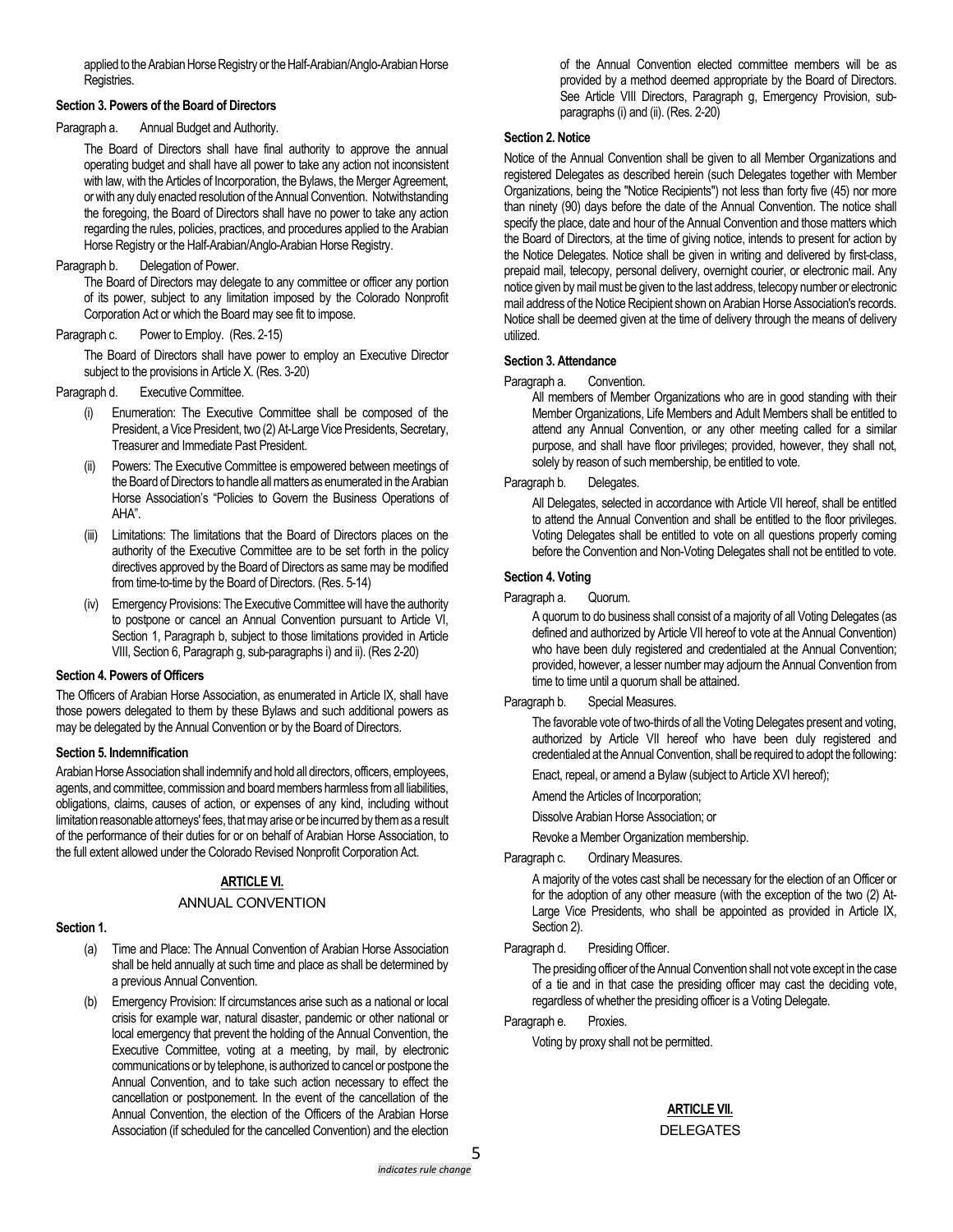### **Section 1. Voting Delegates**

# Paragraph a. Delegate Qualifications.

Each Voting Delegate and each Alternate Voting Delegate shall be an Adult or Life Member, in accordance with Article III, Section 1, Paragraph a., or be a Life Member who is qualified to vote under Article III, Section 1, Paragraph b. and in good standing of the Arabian Horse Association. The Voting Delegate and Alternate Voting Delegate's name must appear on the membership roster of the Member Organization he or she represents. The term Voting Delegate as it applies to the Annual Convention shall also include the Voting Delegates At-Large and officer Voting Delegates described in this Article VII. Alternate Voting Delegates meeting the same criteria as Voting Delegates selected by Member Organizations shall not be entitled to vote unless the Voting Delegates initially selected are not present or are otherwise unable to vote.

# Paragraph b. Selection of Delegates.

Each Voting Delegate and each Alternate Voting Delegate shall be selected for such office by the Member Organization which he or she represents in the manner provided by the bylaws or rules of such Member Organization and shall serve until the selection and qualification of his or her successor pursuant to the bylaws or rules of such Member Organization.

# Paragraph c. Number of Delegates.

Member Organizations which have at least ten (10) Adult Members and/or Life Members shall be entitled to be represented at an Annual Convention by one (1) Voting Delegate per thirty-five (35) Adult or Life Members in good standing or part thereof). (Res. 3-15) (Res. 1-16) The number of members of a Member Organization for delegate purposes shall be the number of Adult or Life Members on whom dues have been received in the office of Arabian Horse Association as of the thirtieth day of June of each year and remain that number until **June 30th** of the following year. Member Organization Membership approved by the Board of Directors of Arabian Horse Association after the thirtieth day of June of each year and prior to the Annual Convention shall have their delegate count for that initial Annual Convention based on the number of Adult or Life Members submitted on their application and remains that number until **June 30th** of the following year.

# Paragraph d. Delegate Certifications.

For the Annual Convention, each Member Organization shall submit to Arabian Horse Association the name(s) of its Voting Delegates and Alternate Voting Delegates in a manner as defined in Arabian Horse Association Handbook. For the Regional Director election, each Member Organization shall submit to the Region the name(s) of its Voting Delegates and Alternate Voting Delegates in a manner as defined in the Region's bylaws and consistent with the Arabian Horse Association Bylaws.

Paragraph e. Regional Directors.

Each Regional Director (as defined in Article VIII, Section 2, paragraph c) shall represent his or her Region as a Voting Delegate from the Region.

Paragraph f. At-Large Directors.

Each At-Large Director (as defined in Article VIII, Section 2, paragraph d) shall serve as a Voting Delegate and shall represent the interests of purebred Arabian Horses.

# Paragraph g. Past Directors.

Each past Regional and past At-Large Director will serve as a Voting Delegate-At-Large to the Annual Convention for a period following the expiration of his or her Directorship equal to the period served immediately prior to such expiration (provided such past Director is an Adult or Life Member in good standing).

Only past Regional Directors may vote on the Regional Board of Delegates for a period following the expiration of his or her Directorship equal to the period served immediately prior to such expiration (provided such past Director is an Adult or Life Member in good standing).

Paragraph h. Elected and Appointed Officers.

Each Officer as defined in Article IX shall serve as a Voting Delegate-at-Large at the Annual Convention but not in Regional Director elections unless otherwise entitled to vote.

# Paragraph i. Past Presidents.

All Past Presidents of IAHA and Arabian Horse Association and the Past Chairs of AHRA will serve as Voting Delegates-at-Large at the Annual Convention only if not otherwise a Voting Delegate (provided such Past President or Past Chair is an Adult or Life Member in good standing).

# Paragraph j. Multiple Memberships.

A Voting Delegate may represent, at the Annual Convention and Regional Board of Delegates, only one of the Member Organizations on whose membership list his or her name appears.

# Paragraph k. Delegate Voting.

All voting at the Annual Convention shall be by the Voting Delegates acting personally. Voting by proxy shall not be permitted. With respect to any particular Annual Convention, any person may be authorized to attend as a non-Voting Delegate by the Board of Directors or the President of Arabian Horse Association.

# **Section 2. Suspension of Voting Rights**

A Member Organization ninety (90) days or more in arrears on Regional dues as defined in Article IV, Section 2, Paragraph f. 5., shall not be entitled to Voting Delegates at the Annual Convention. Notification of such arrears and suspension of voting rights shall be made by the Regional Director to Arabian Horse Association Office and to the affected Member Organization at least forty five (45) days prior to the opening day of the Annual Convention. Such notification shall be given in writing and delivered by first-class, prepaid mail, telecopy, personal delivery, overnight courier, or electronic mail. Any notice given by mail must be given to the last address, telecopy number or electronic mail address of the Member Organization shown on Arabian Horse Association's records. Notice shall be deemed given at the time of delivery through the means of delivery utilized. The affected Member Organization shall have the opportunity to object in writing to the suspension of its voting rights and submit such objections to the Regional Director at any time prior to the opening day of the Annual Convention subject to review by the Executive Committee as appropriate.

# **ARTICLE VIII.**

### DIRECTORS

# **Section 1. Qualifications**

The Board of Directors shall consist of twenty-nine (29) persons selected in accordance with this Article. Each Director shall, at all times during his or her continuance in office, be an Adult or Life Member in good standing as determined pursuant to Article III, Section 1. Each elected member of the Board of Directors shall be an Adult or Life Member. Each appointed member of the Board of Directors shall be an Adult or Life Member.

# **Section 2. Enumeration**

The Board of Directors shall consist of the following persons:

Paragraph a. Past President

The Immediate Past President.

Paragraph b. Officers

Each person elected or appointed as an officer pursuant to Article IX hereof, shall serve for the period for which so selected, and until the selection of his or her successor to such office.

# Paragraph c. Regional Directors

A Director from each of the Regions as defined in Article IV, Section 1.

# Paragraph d. At-Large Directors

There shall be four (4) At-Large Directors initially selected by the AHRA prior to the Merger with and into Arabian Horse Association, two (2) of whom will serve for a one (1) year term and two (2) of whom will serve for a two (2) year term. Thereafter, two (2) of the four (4) At-Large Directors shall be selected by the Trustees each year at the time of the Annual Convention. Each At-Large Director shall represent the interest of purebred Arabian Horses and seek to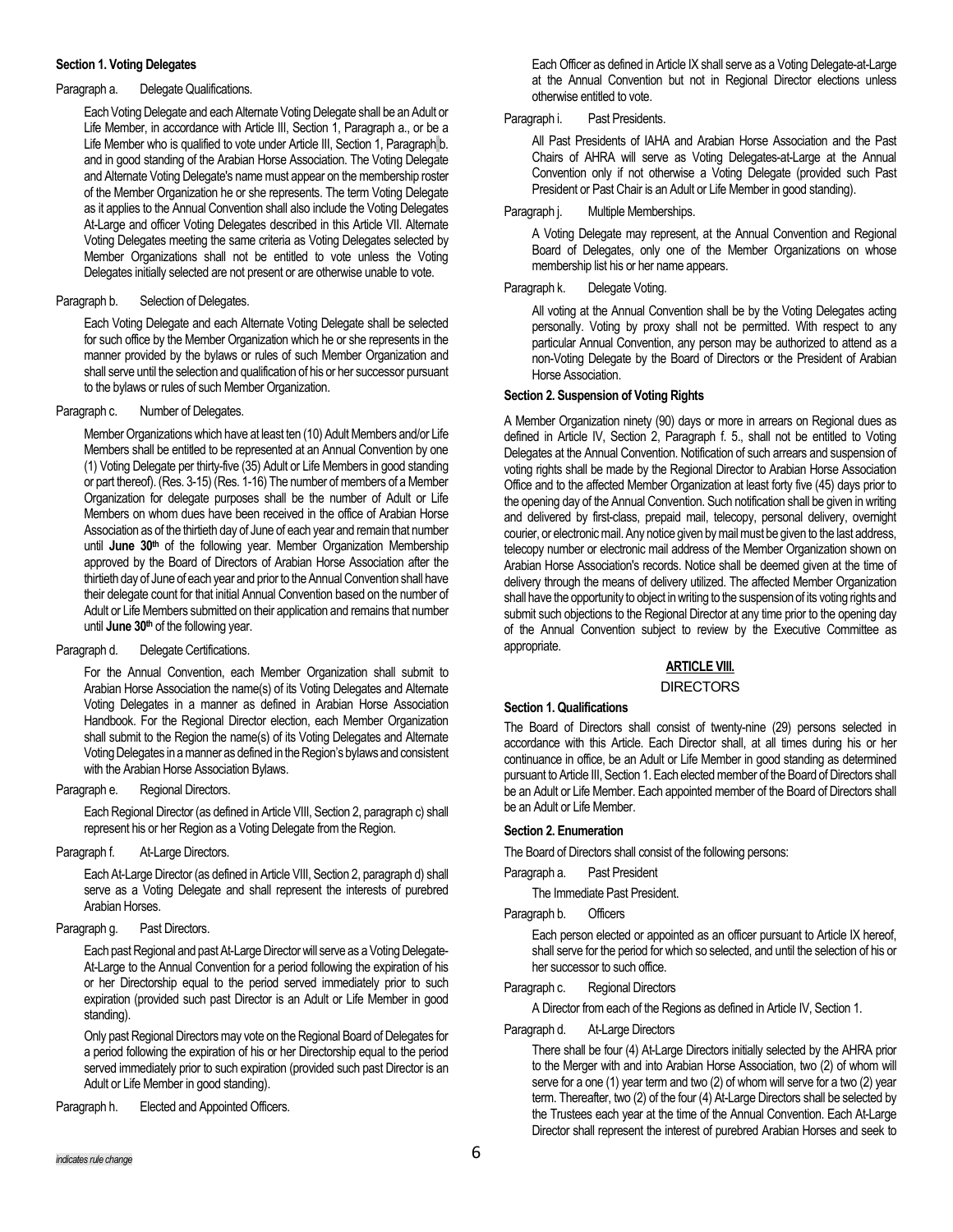aid, promote and foster the preservation and use of the purebred Arabian Horses and the Arabian breed and to engage in all activities and undertakings incidental to or designed to further promote these objectives.

# **Section 3. Selection of Regional and At-Large Directors**

### Paragraph a.

The selection of the Regional Directors will be pursuant to Article IV, Section 1, Paragraph a (ii). (Res. 8-14)

### Paragraph b.

Election or appointment of Directors shall be completed no later than thirty (30) days before the opening day of the Annual Convention held during the calendar year of the election. (Res. 3-05)

### **Section 4. Regional and At-Large Directors Term and Limitation**

### Paragraph a.

Each Regional and At-Large Director's term of office shall be approximately two (2) years, beginning at the close of the Annual Convention following his or her election or appointment, as appropriate, and lasting until his or her successor is selected and takes office at the close of the Annual Convention following the successor's selection.

### Paragraph b.

No person shall be eligible to hold the office of Regional or At-Large Director for a continuous period in excess of two (2) consecutive terms (four years). (Res. 8-14) The foregoing limitation shall not preclude a person appointed to a term of one year or less by the Trustees or any Director elected to serve the remainder of an unexpired term and thereafter being elected and re-elected to serve two (2) consecutive two-year terms.

### **Section 5. Regional and At-Large Directors Vacancies**

If the Regional Director position becomes vacant, the Regional Vice-Chair shall become the Regional Director and serve out the remainder of the Regional Director's term. If the Regional Vice-Chair position becomes vacant the Regional Board of Delegates shall elect a new Vice-Chair. Any At-Large Director vacancy shall be filled by the Trustees.

# **Section 6. Meetings**

### Paragraph a. Annual Meeting.

There shall be an annual meeting of the Board of Directors at the Annual Convention. Except as otherwise provided by law, written notice of any meeting of the Board of Directors (i) shall be given in writing to each Director and delivered by first-class, prepaid mail, telecopy, personal delivery, overnight courier, or electronic mail. Any notice given by mail must be given to the last address, telecopy number or electronic mail address of the Director shown on Arabian Horse Association's records. Notice shall be deemed given at the time of delivery through the means of delivery utilized, and (ii) shall state the date, place and hour of the meeting and the purpose or purposes for which the meeting is called.

Paragraph b. Special Meetings.

Special meetings of the Board may be held at any time and place on the call of the President or of a majority of the Board, in either case upon ten (10) days' notice by first-class prepaid mail, or five (5) days' notice delivered personally or by telephone or electronic mail. Such notice shall state the time and place of the meeting and shall be deemed given at the time when personally delivered, deposited in the mail, sent by electronic mail or orally transmitted to recipient via telephone.

# Paragraph c. Quorum.

At any meeting of the Board, the presence of a majority of Directors shall constitute a quorum to transact business.

Paragraph d. Regional Vice-Chair and At-Large Director Alternates.

Elected Regional Vice-Chairs and alternate At-Large Directors appointed by the Trustees may attend any open meeting of Arabian Horse Association's Board of Directors when the Regional Director is present. Regional Vice Chairs and alternate At-Large Directors shall be entitled to attend any Board of Directors meeting and vote, and shall count in determining a quorum of the

Board of Directors if, and only if, the Regional Director or At-Large Director is absent.

Paragraph e. Participation in Meetings by Conference Telephone.

Directors may participate in any regular or special meeting of the Board through use of conference telephone or similar communications equipment, so long as all Directors participating in such meeting can hear one another. Participation in a meeting in this manner shall constitute presence in person at such meeting.

Paragraph f. Voting by Mail or Electronic Communication. (Res. 1-09)

1. The Board of Directors may take action, without a meeting, by mail, e-mail, fax, or similar communication when:

A notice stating the action to be taken and the time by which a Director must respond is transmitted by mail, e-mail or fax or similar communication to each member of the Board, and, each member of the Board, by the time stated in the notice:

- (a) Votes in writing for such action; or
- (b) (1) Votes in writing against such action, or abstains in writing from voting, or fails to respond, or vote; and
	- (2) Fails to demand that action not be taken without a meeting. The response required herein must be by mail, e-mail or fax, and, shall include the director's signature.
- 2. The notice required by subsection 1 of paragraph f shall state:
	- (a) The action to be taken; and
	- (b) The time by which a Director must respond; and
	- (c) That failure to respond by the time stated in the notice will have the same effect as abstaining in writing by the time stated in the notice and failing to demand in writing, by the time stated in the notice, that action not be taken without a meeting; and
	- (d) Any other matters the Arabian Horse Association determines to include.
- 3. The number of affirmative votes for such action meets or exceeds the number that would be necessary to take such action at a meeting at which all Directors were present and voting.
- 4. All signed written instruments necessary for any action taken pursuant to this section shall be filed with the minutes of the meetings of the Board of Directors.

Paragraph g. Emergency Provision (Res. 2-20)

- (i) In the event of a cancellation of the Annual Convention by the Executive Committee pursuant to Article VI, Section 1. b., the Board of Directors will elect the Officers of the Arabian Horse Association (if the election of Officers is scheduled for the cancelled Convention) utilizing the Nominating Committee's slate of officers that was to have been provided to the Delegates at the canceled Annual Convention. The election shall be conducted by written ballot, or by mail, or by electronic means, as determined by the Board of Directors.
- (ii) In the event of a cancellation of the Annual Convention by the Executive Committee pursuant to Article VI, Section 1. b., the Board of Directors will nominate and elect the Annual Convention elected committee members. The method of election shall be determined by the Board of Directors. The staff of the Arabian Horse Association shall provide a list of the committee positions that were to have been elected at the cancelled Annual Convention.

# **ARTICLE IX.**

# **OFFICERS**

# **Section 1. Enumeration**

The Officers of Arabian Horse Association shall consist of a President, a Vice President, two (2) At-Large Vice Presidents, a Secretary and a Treasurer.

# **Section 2. Election**

Paragraph a.

The President shall be elected by ballot for a two (2)-year term. The President will be eligible for a maximum of two (2) consecutive terms excluding any period of time completing the term of a predecessor. The two (2) At-Large Vice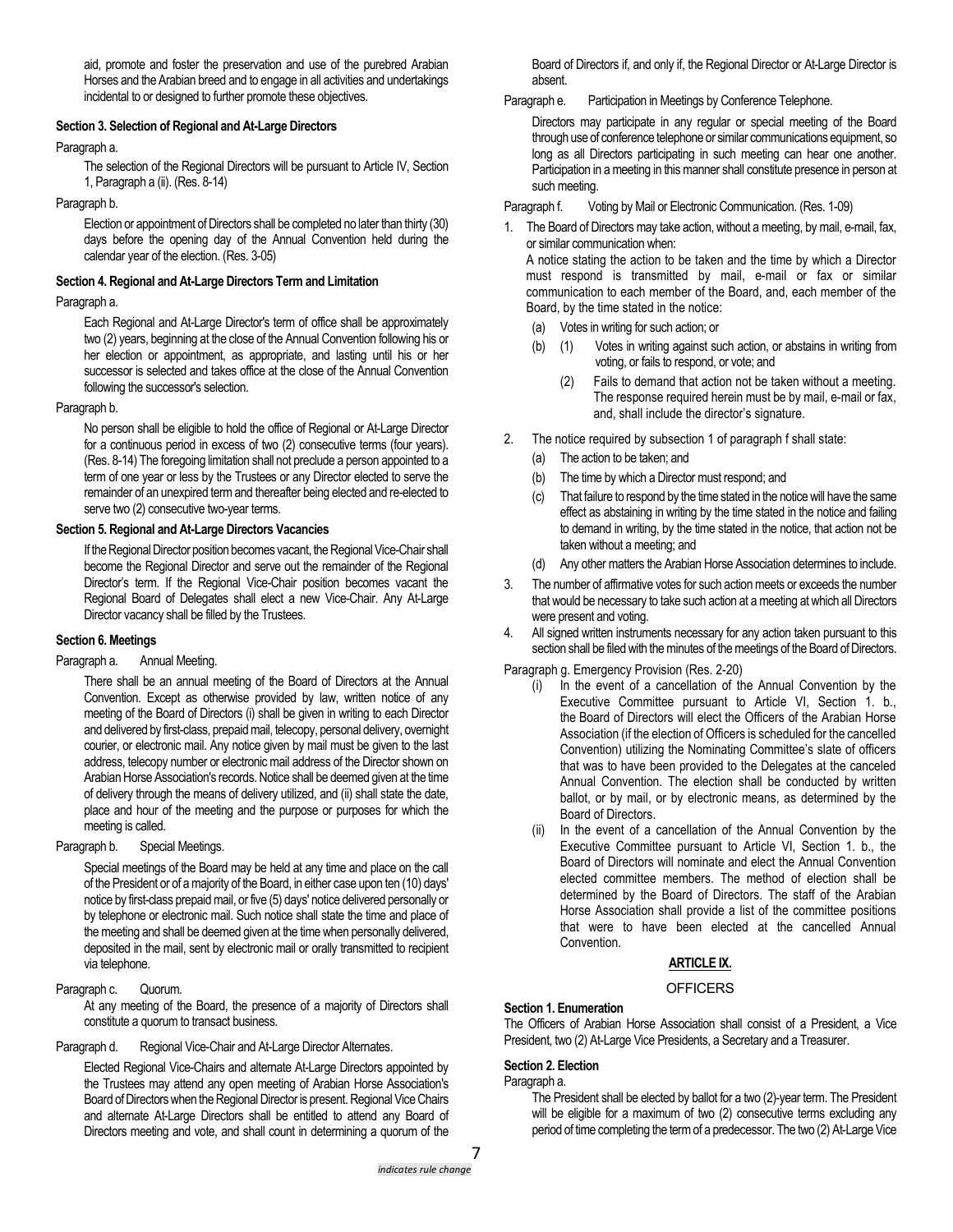Presidents shall be appointed by the Trustees each for a term of one (1) year. All other Officers shall be elected by the Voting Delegates for a term of two (2) years to coincide with the election of the President (Res. 6-14) All Officers shall serve until their successors are elected (or appointed by the Trustees in the case of At-Large Vice Presidents) and take office at the close of the Annual Convention following the successor's election or appointment. All elections shall be conducted by a written or electronic ballot; except, that in the event but one person is nominated for an office, that person will be declared elected by the chair. (Res. 1-20)

### Paragraph b.

In the event there are three or more candidates for any office, and no candidate receives a majority of the votes cast, there shall be a run-off between the two candidates receiving the largest number of votes.

# **Section 3. Qualifications**

Each Officer elected by the Annual Convention shall at all times during his or her continuance in office, be an Adult or Life Member in good standing as determined pursuant to Article III, Section 1, Paragraphs a. or b. Individuals appointed by the Trustees as At-Large Vice Presidents at all times during their continuance in office shall be an Adult or Life Member in good standing.

# **Section 4. Vacancy**

In case of a vacancy in the office of President, the Vice President shall become President. A vacancy in the office of either At-Large Vice President positions shall be filled by the Trustees. A vacancy in any other elected office shall be filled by the Board of Directors until the next Annual Convention.

# **Section 5. Duties of the President**

#### Paragraph a.

The President shall preside at all Annual Conventions and at all meetings of the Board of Directors.

### Paragraph b.

Except as otherwise provided in these Bylaws or Arabian Horse Association's handbook, the President shall appoint all committees and commissions who shall serve at the pleasure of the President. The President shall be an ex-officio member of all committees and commissions, except the Nominating Committee, the Ethical Practice Review Board, and the Probable Cause Panel.

### Paragraph c.

Within any limitations imposed by the Articles of Incorporation, these Bylaws, duly adopted resolutions of Annual Convention, or the Board of Directors, the President shall have general power to conduct and manage the affairs and business of Arabian Horse Association.

### Paragraph d.

The President shall have such other and further powers as may be specifically delegated to him or her pursuant to Article V. Section 4 hereof.

# **Section 6. Duties of the Vice Presidents**

# Paragraph a.

The Vice President shall assume the duties of President in the event of the absence or inability to act of the President, or at his or her request.

# Paragraph b.

The At-Large Vice Presidents shall represent the interests of purebred Arabian Horses and seek to aid, promote and foster the preservation of the unique qualities of the purebred Arabian Horse breed. The At-Large Vice Presidents shall recommend, encourage, and support Arabian Horse Association's involvement in all activities and undertakings incidental to or designed to further, promote or grow the purebred Arabian Horse breed consistent with the best interests of the purebred Arabian Horse.

### Paragraph c.

The Vice Presidents shall have such other duties, respectively, as may be specifically delegated to them pursuant to Article V, Section 4 hereof.

# **Section 7. Duties of the Secretary**

Paragraph a.

The Secretary shall keep or cause to be kept a full and complete record of the proceedings of the Annual Convention and of meetings of the Board of Directors and of action taken by the Board of Directors by mail or by any other means. (Res. 2-08)

### Paragraph b.

The Secretary shall keep or cause to be kept the seal, books, documents and papers of Arabian Horse Association and affix the seal to all instruments executed by the President, or by his or her direction, which may require it.

# Paragraph c.

The Secretary shall handle or cause to be handled all correspondence and communications and generally do and perform all duties incident to the office of Secretary.

# Paragraph d.

The Secretary shall publish notices of the place and date of Annual Conventions and of meetings of the Board of Directors.

# Paragraph e.

The Secretary shall have such other duties as may be delegated him or her pursuant to Article V, Section 4 hereof.

# **Section 8. Duties of the Treasurer** (Res. 1-04)

### Paragraph a.

The Treasurer shall oversee all funds and accounts maintained by the Arabian Horse Association.

# Paragraph b.

The Treasurer shall oversee the keeping of proper books, showing the disposition of all funds of the Arabian Horse Association, and shall make a full report in writing covering the financial position and results of operations of the Arabian Horse Association at the Annual Convention and at such other times a requested by the Board of Directors.

# Paragraph c.

The Treasurer shall oversee the preparation of an annual budget and shall report thereon to the Board of Directors.

# Paragraph d.

The Treasurer, in cooperation with the Internal Audit Committee, may cause independent auditors to investigate any financial matters of the Arabian Horse Association.

### Paragraph e.

The Treasurer shall be an ex-officio member of all Arabian Horse Association Commissions, Committees and Boards, except the Nominating Committee, Commissioner's Review Panel, the Ethical Practice Review Board, and the Probable Cause Panel; and shall maintain oversight of their financial performance relative to approved budgets.

### Paragraph f.

The Treasurer shall have such other duties as may be delegated to the Treasurer pursuant to Article V, Section 4 hereof.

# **Section 9. Officer Disability Policy**

The Board of Directors may remove from office an Officer elected or appointed in accordance with Article IX of the Bylaws for reason of disability, by an affirmative twothirds vote of the Board of Directors. Disability may be determined to exist by the Board of Directors when the Officer, as a result of ill health, physical or mental disability, has been continuously unable or unwilling or has failed to perform the Officer's duties for a period of sixty (60) consecutive days or for a total period of ninety (90) days, in any calendar year, either consecutive or not.

# **Section 10. Officer for Cause Policy**

The Board of Directors may remove from office, "for cause," an Officer elected or appointed in accordance with Article IX of the Bylaws by an affirmative two-thirds vote of the Board of Directors. Removal "for cause" may be determined by the Board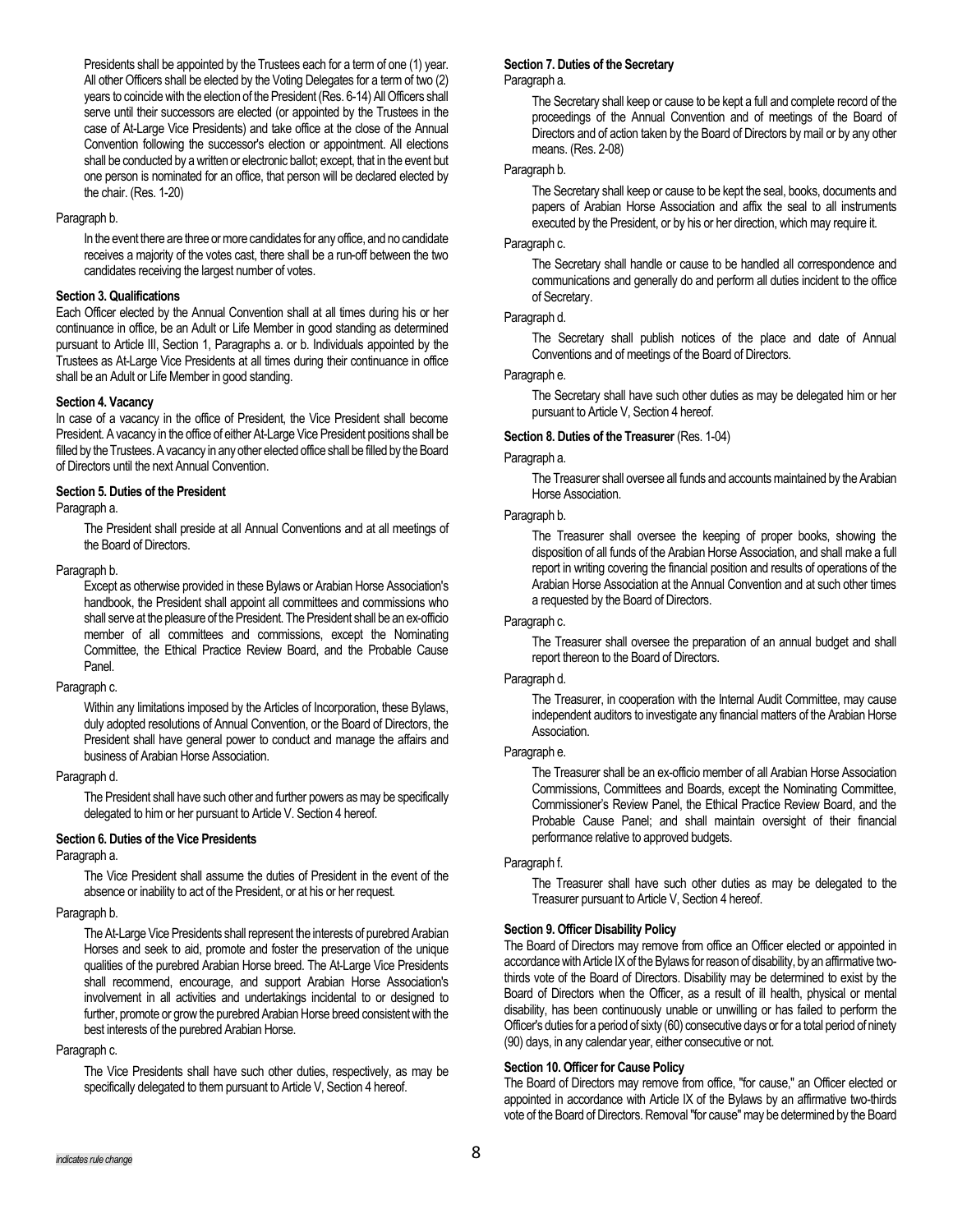of Directors when the Officer has engaged in inappropriate conduct including, but not limited to, theft, dishonesty or moral turpitude.

# **ARTICLE X.**

# EMPLOYEES (Res. 2-15)

**Section 1:** The Executive Director shall perform such duties as are assigned to the Executive Director by the President not inconsistent with law, the Articles of Incorporation, the Bylaws, the Merger Agreement, or with any other duly enacted resolution of the Annual Convention. (Res. 3-04) (Res. 3-20)

**Section 2:** The Executive Director (Res. 3-20) shall also make recommendations for approval by the Trustees relating to the staff providing:

- (i) market development and promotion services,
- (ii) purebred registration services, and
- (iii) racing services

**Section 3:** To the extent that such recommendations affect the staff that would perform the foregoing services as they relate to purebred horses, the Executive Director shall obtain the approval of the Trustees before implementing such recommendations, which approval shall not be unreasonably withheld. In determining the reasonableness of withholding such approval, among other things, the Trustees may consider the effect of the recommendations on the quality, information, speed, and integrity of the market development services, registry services, and services relating to the Arabian Jockey Club as such services were carried out by AHRA prior to the Merger. (Res. 3-20)

**Section 4:** All employees shall be subject to the personnel policies and procedures applied uniformly to employees or classifications of employees of AHA and subject to discipline, including discharge, should they fail to conduct themselves in accordance with such policies and procedures as the same may be modified from time to time.

# **ARTICLE XI.**

# COMMITTEES AND COMMISSIONS

# **Section 1. USEF Arabian Division Committee**

Recommendations to the US Equestrian Federation for appointment to its Arabian Committee shall be accomplished in accordance with the US Equestrian Federation Constitution.

# **Section 2. Nominating Committee**

# Paragraph a.

Arabian Horse Association shall have a Nominating Committee consisting of six (6) Adult or Life Members in good standing and be nominated and elected at the Annual Convention by the Voting Delegates to the Annual Convention to nominate officers for elections occurring at the Annual Convention the following year. The (6) Members elected to the Nominating Committee shall select a Chair and Vice-Chair from among their membership. The Nominating Committee process shall be the process to nominate officers other than the At-Large Vice Presidents, who shall be selected by the Trustees.

If during the year there is a resignation or vacancy of a committee or members, the vacancy shall be filled as follows: The nominee who received the next greatest number of votes at the past election shall be considered elected to fill the vacant term. If more than one vacancy should occur, then the person receiving the next greatest number of votes shall be considered elected to fill that unexpired term. If no such nominees exist, the vacancy shall remain until the next Convention election. (Res. 7-14)

# Paragraph b.

The members of the Nominating Committee shall be selected as follows: (Res. 1-08)

(i) Each Director of Arabian Horse Association may place in nomination the name of one nominee to be considered by the Delegates for a position on the Nominating Committee.

- (ii) All names of nominees for election to the Nominating Committee shall be presented to the Voting Delegates at the first general session of the Annual Convention.
- (iii) No fewer than three (3) nominees for election to the Nominating Committee may be submitted for consideration of the Voting Delegates at the Annual Convention. (Res. 7-14)
- (iv) Each nominee for election to the Nominating Committee must be an Adult or Life Member of a Member Organization for whom dues have been paid to Arabian Horse Association. (Res. 7-14)
- (v) Each Voting Delegate may vote for up to three (3) nominees for election to the Nominating Committee no earlier than the second general session of the Annual Convention.

### Paragraph c.

The Nominating Committee shall primarily serve as a credentialing committee. At such time, any Adult or Life Member in good standing may nominate him/herself as a candidate for any of Arabian Horse Association Offices other than the two At-Large Vice President positions. It shall be the duty of the Nominating Committee: (Res. 1-08)

- (i) To develop a standard form to detail the relevant biographical information of each nominee and require each nominee to submit the standard biographical information form to the Nominating Committee at least ninety (90) days prior to the elections at the Annual Convention,
- To verify the credentials of each nominee by assuring that each nominee is an Adult or Life Member in good standing and that each nominee has submitted a standard biographical information form,
- (iii) To cause Arabian Horse Association to distribute each nominee's biographical information as detailed on the standard biographical information form to each Voting Delegate prior to the elections, and
- (iv) Seek and nominate candidates for election to any office when no member of Arabian Horse Association has nominated him/herself to such position. Notwithstanding the foregoing, nothing in this paragraph shall restrict nominations being taken from the floor.

# **Section 3. Registration Commission**

# Paragraph a. Composition.

Arabian Horse Association shall have a Registration Commission whose members shall serve for three (3) year staggered terms. The Registration Commission shall be comprised of three (3) members selected by the Trustees to represent the interest of the purebred Arabian Horse (the "Purebred Registry Members"), three (3) members selected by Arabian Horse Association to represent the Half-Arabian and Anglo-Arabian Horse Registry horse (the "Half-Arabian/Anglo-Arabian Registry Members"), and three (3) members selected by the above six (6) members (the "Other Members"). AHRA shall select one Purebred Registry Member to serve for a term of one (1) year, one Purebred Registry Member to serve for a term of two (2) years, and one Purebred Registry Member to serve for a term of three (3) years. Thereafter, the Trustees shall select Purebred Registry Members each year to fill the vacancies created by the expiration of such terms, which successor members shall serve for a term of three (3) years. The Board of Directors shall select one Half-Arabian/Anglo-Arabian Registry Member to serve for a term of one (1) year, one Half-Arabian/Anglo-Arabian Registry Member to serve for a term of two (2) years, and one Half-Arabian/Anglo-Arabian Registry Member to serve for a term of three (3) years. Thereafter, the Board of Directors shall select Half-Arabian/Anglo-Arabian Registry Members each year to fill the vacancies created by the expiration of such terms, which successor members shall serve for a term of three (3) years. The Purebred Registry Members and Half-Arabian/Anglo-Arabian Registry Members shall select one Other Member to serve for a term of one (1) year, one Other Member to serve for a term of two (2) years, and one Other Member to serve for a term of three (3) years. Thereafter, the Purebred Registry Members and Half-Arabian/Anglo-Arabian Registry Members shall select Other Members each year to fill the vacancies created by the expiration of such terms, which successor members shall serve for a term of three (3) years. Each year, the Registration Commission shall elect its own Chair.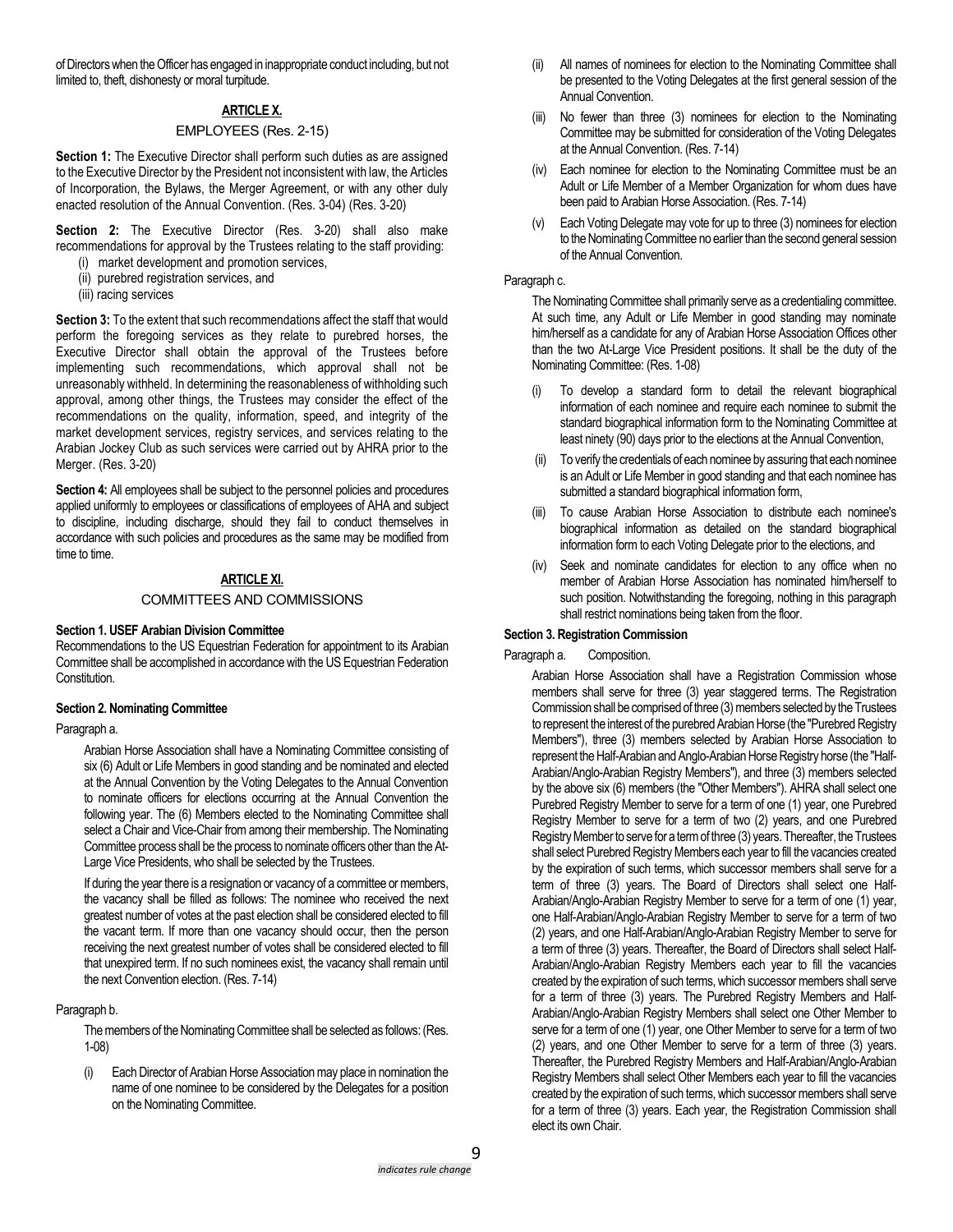### Paragraph b. Duties.

The Registration Commission shall oversee the rules, policies, practices, and procedures applied to the registration and related matters of purebred Arabian Horses (the "Arabian Horse Registry") and the rules, policies, practices, and procedures applied to the registration and related matters of Half-Arabian/Anglo-Arabian Horses (the "Half-Arabian/Anglo Horse Registry"). The Registration Commission shall recommend modifications to the fees schedules for registration services carried on by each of the Registries and oversee, maintain, and improve the performance of the essential functions of the Arabian Horse Registry and the Half-Arabian/Anglo Horse Registry. Notwithstanding the foregoing,

- The Purebred Registry Members shall have absolute and final authority to interpret, modify, or amend the rules, policies, practices, and procedures applied to the registration of purebred Arabian Horses, any such action requiring the unanimous consent of the Purebred Registry Members, and
- (ii) The Half-Arabian/Anglo-Arabian Registry Members shall have absolute and final authority to interpret, modify, or amend the rules, policies, practices, and procedures applied to the Half-Arabian/Anglo-Arabian Horse Registry, any such action requiring the unanimous consent of the Half-Arabian/Anglo-Arabian Registry Members.

The official Registrar of the Arabian Horse Registry shall be designated by the Purebred Registry Members. The official Registrar of the Half-Arabian/Anglo-Arabian Horse Registry shall be designated by the Half-Arabian/Anglo-Arabian Registry Members.

The Registration Commission shall direct the development of techniques and implement improvements required to meet the needs of conducting the Arabian Horse Registry and the Half-Arabian/Anglo-Arabian Horse Registry. Arabian Horse Association shall develop and maintain customer service, software and other support required to manage Arabian Horse Association's registry functions including data management, retrieval, security, and sale. The Trustees shall have sole responsibility for all matters relating to the World Arabian Horse Organization and other purebred Arabian registries, and their respective successors and assigns.

### Paragraph c. Indemnification.

To the extent permitted by law, Arabian Horse Association shall indemnify members of the Registration Commission for their actions and omissions occurring while in carrying out the above-described duties to the same extent as indemnification are provided to Directors of Arabian Horse Association under the Articles of Incorporation.

### Paragraph d. Registry Revenues.

One third (1/3) of the gross revenues derived from the Arabian Horse Registry, including registration fees, transfer fees, service fees and administration fees (the "Purebred Revenues"), shall be paid to the Purebred Trust. Arabian Horse Association shall grant a security interest to the Purebred Trust in the Purebred Revenues in accordance with the terms of a License and Security Agreement between Arabian Horse Association and the Purebred Trust. One third (1/3) of the gross revenues derived from the Half-Arabian/Anglo-Arabian Horse Registry, including registration fees, transfer fees, service fees and administration fees (the "Designated Revenues"), shall be paid into the Designated Fund described below.

### Paragraph e. Enforcement of Rules.

Arabian Horse Association shall cause the Arabian Horse Registry and Half-Arabian/Anglo-Arabian Registry rules, policies, practices, and procedures as set forth above (and as amended from time to time as set forth above, collectively, the "Registration Rules and Regulations"), to be enforced. In the event of legal challenge to the Registration Rules and Regulations or established procedures or in the event of need to take action to enforce the same, Arabian Horse Association shall be liable for the legal expenses of enforcing and/or defending them. In such event, the Purebred Registry Members, or the Half-Arabian/Anglo-Arabian Registry Members, as applicable depending upon the Registry Rules and Regulations at issue, shall be consulted on the selection of counsel and the defense or prosecution of claims. No settlement of any such matter having the effect of changing the Registration Rules and Regulations or established procedures of the purebred Arabian Horse Registration process shall be made without the express consent of the Trustees. No settlement of any such matter having the effect of changing the Registration Rules and Regulations or established procedures of the Half-Arabian/Anglo-Arabian Horse registration process shall be made without the express consent of the Board of Directors of Arabian Horse Association.

# **Section 4. Market Development and Promotion Committee**

### Paragraph a. Composition.

Arabian Horse Association shall have a Market Development and Promotion Committee consisting of seven (7) members of which three (3) members shall be selected to represent the interest of the purebred Arabian Horse (the "Purebred Members"), three (3) members shall be selected to represent the interest of the Half-Arabian/Anglo-Arabian Horse (the "Half-Arabian/Anglo-Arabian Members") and one (1) member (the "Other Member") selected by the above six (6) members. The Trustees shall select one Purebred Member to serve for a term of one (1) year, one Purebred Member to serve for a term of two (2) years, and one Purebred Member to serve for a term of three (3) years. Thereafter, the Trustees shall select Purebred Members each year to fill the vacancies created by the expiration of such terms, which successor members shall serve for a term of three (3) years. The Board of Directors shall select one Half-Arabian/Anglo-Arabian Member to serve for a term of one (1) year, one Half-Arabian/Anglo-Arabian Member to serve for a term of two (2) years, and one Half-Arabian/Anglo-Arabian Member to serve for a term of three (3) years. Thereafter, the Board of Directors shall select Half-Arabian/Anglo-Arabian Members each year to fill the vacancies created by the expiration of such terms, which successor members shall serve for a term of three (3). Once the Purebred Members and Half-Arabian/Anglo-Arabian Members are selected, these six (6) persons shall elect by majority vote the Other Member to serve for a term of three (3) years and thereafter shall elect persons to fill vacancies create by the expiration of or resignation of the Other Member and succeeding Other Members. Each year, the Market Development and Promotion Committee shall elect its own Chair.

# Paragraph b. Duties.

The Market Development and Promotion Committee shall be responsible for guiding Arabian Horse Association's marketing and promotional activities relating to the promotion of the Arabian Horse. The committee shall formulate marketing and promotional plans for Arabian Horse Association and shall develop specific marketing and promotional activities.

# Paragraph c. Funding.

When a majority of the Market Development and Promotion Committee approves a marketing or promotional activity, the committee shall solicit funds from the following sources to fund the implementation of such approved activity:

- The Purebred Trust. The Trustees shall determine whether, and to the extent, the specific activity serves the interest of the purebred Arabian Horse and determines what portion, if any, of the solicited amount of funding it shall contribute to the activity, which determination shall be in the sole discretion of the Trustees.
- The Designated Fund. Arabian Horse Association shall establish a designated fund (the "Designated Fund") comprised of the Designated Revenues for use by the Market Development and Promotion Committee. The Board of Directors shall determine whether, and to the extent, an activity proposed by the Market Development and Promotion Committee should be supported by the Designated Fund.
- (iii) The General Funds of Arabian Horse Association. The Board of Directors shall determine whether, and to the extent, that activities should be supported by the general funds of Arabian Horse Association.

Paragraph d. Relationship with Board of Directors.

The Market Development and Promotion Committee shall act independently from the Board of Directors. The Board of Directors cannot restrict the Market